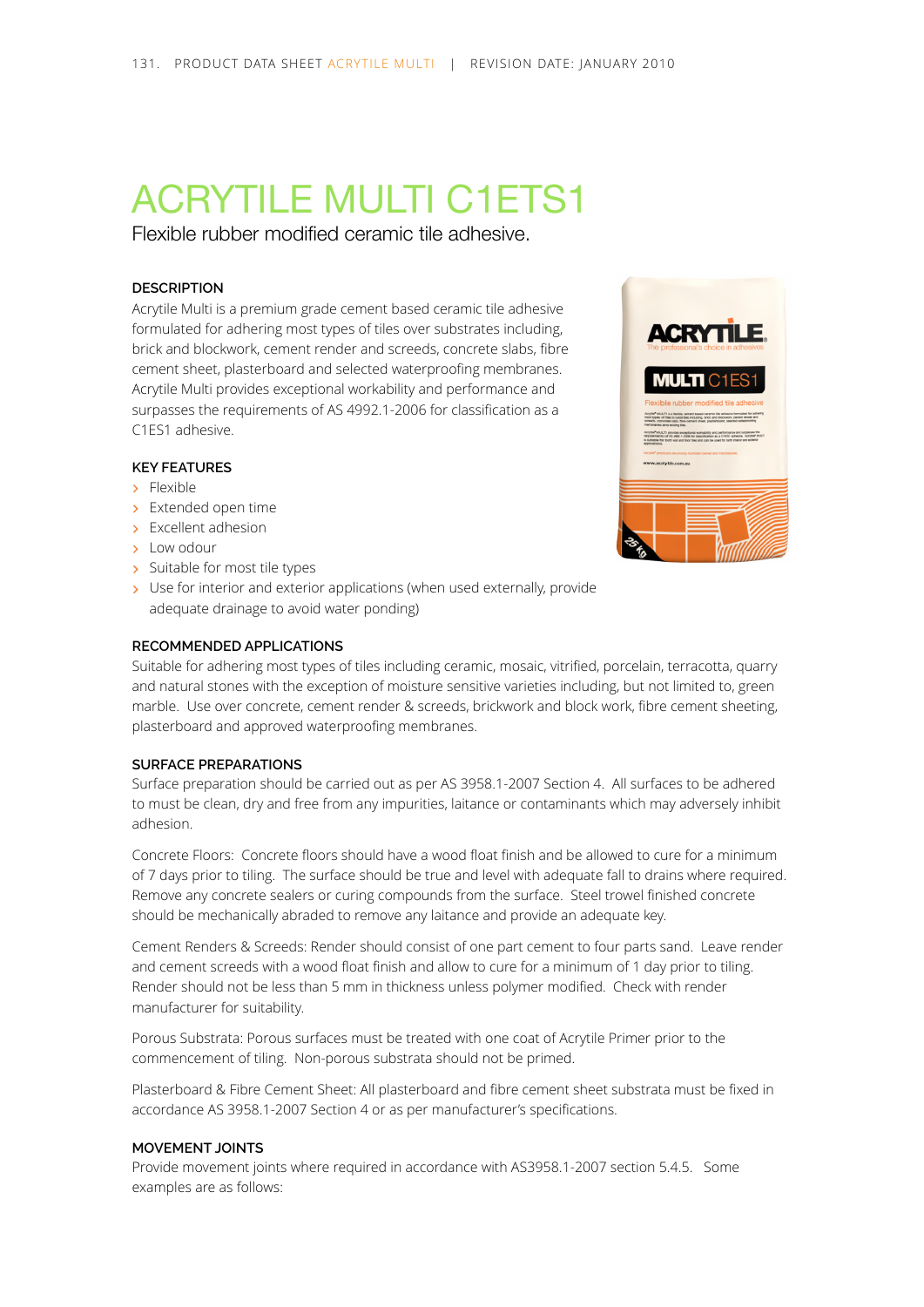- > Around the perimeter of the tiled surface
- > At maximum 5 metre intervals in any direction
- > At the junction of non-identical substrates
- > At the edges of fittings and fixtures falling within the tiled surface
- > All internal vertical corners
- > At storey height on exterior multi-level projects

All movement joints must continue through the entire tile system including the tile and the adhesive bed. The final joint must be kept free of any grout and adhesive and should be filled with a suitably flexible silicone or polyurethane sealant in the selected colour.

#### **PREPARATION OF ADHESIVE**

Acrytile Multi will required approximately 8 litres of water per 25 kg of adhesive powder. Add measured amount of water to a clean mixing vessel and slowly add the adhesive powder whilst stirring. Continue to add powder until a thick, creamy, lump-free paste has been achieved. Allow the freshly prepared mix to stand for 5 minutes to ensure polymer activation and thorough wetting has occurred then briefly re-stir prior to use. Do not re-mix the adhesive once it has started to set as this will reduce the adhesive bond strength.

#### **APPLICATION**

All tiling work must be carried out in strict accordance with AS 3958.1-2007 Section 5. Ensure the back of the tiles to be adhered are free from dust or any materials which may inhibit adhesion. Adhesive should be spread using the appropriate size notched trowel. For wall tiles up to 150 mm x 150 mm use a 6 mm notched trowel. For wall and floor tiles larger than 150 mm x 150 mm use a 10 mm or 12 mm notched trowel. Spread no more than 1 square metre of adhesive at a time and do not lay tiles if adhesive has skinned. Finished bed thickness should be a minimum of 2 mm for wall tiles and 4 mm for floor tiles. Ensure all tiles are fully supported by adhesive and that no voids are present. Remove a tile from time to time to ensure adequate coverage. Clean away any excess adhesive from the joints and face of the tiles whilst the adhesive is still wet. Allow to dry undisturbed for 24 hours prior to foot traffic and grouting.

#### **GROUTING**

Prior to grouting, the tiled surface should meet the requirements of AS3958.1-2007 clause 5.4.6. Grout after 24 hours as per AS3958.1-2007 clause 5.7. Joint widths should be between 1.5 mm - 5 mm for wall tiles and 3 mm - 10 mm for floor tiles. Check grout for suitability.

## **COVERAGE**

25 kg Acrytile Multi will cover approximately 13 m2 with a 6 mm notched trowel and 6.5 m2 with a 12 mm notched trowel.

#### **OPEN TIME**

Approximately 30 minutes in 22ºC at 50% relative humidity. Open time will be effected by ambient temperature. Always check for skinning on the adhesive surface prior to the application tiles.

#### **POT LIFE & SET TIME**

Approximately 2 hours at 22ºC at 50% relative humidity. Final set will be achieved at 24 hours at 22ºC with 50% relative humidity.

#### **CLEAN UP**

Remove excess adhesive from tile face and tools using a damp cloth whilst material is still wet. Wash all tools in warm soapy water immediately after use.

#### **PACKAGING**

Acrytile Multi is supplied in 25 kg plastic lined multi-walled paper sacks.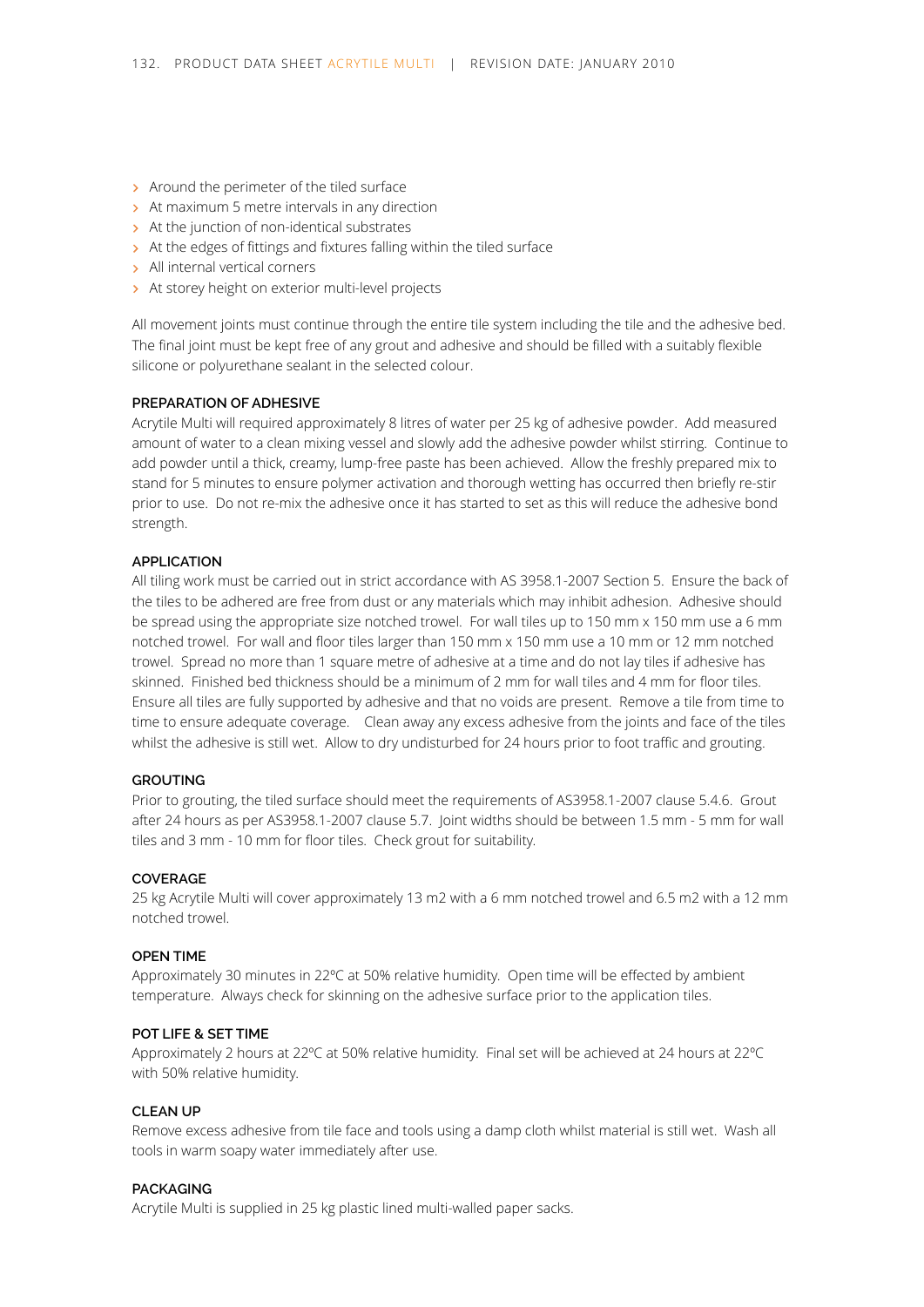## **SAFETY**

Acrytile Multi contains portland cement. The use of dust masks, skin and eye protection is recommended whilst handling and mixing this product. Refer to MSDS for further information. The contents of this bag are heavy. Refer to latest occupational health and safety practices when handling to minimise the risk of injury.

## **SHELF LIFE**

This product can be stored unopened above floor level in a cool dry place for up to 12 months.

#### **CLASSIFICATION**

This product surpasses the requirement for C1ES1 as per AS4992.1-2006 Ceramic tiles - Grouts and adhesives.

## **TABLE 1. TECHNICAL DATA**

| <b>PROPERTY</b>                                                 | <b>RESULT</b>                   |
|-----------------------------------------------------------------|---------------------------------|
| Tensile strength 28 days standard conditions                    | 1.2 Mpa                         |
| Tensile strength 7 days standard conditions & 21 days immersion | $0.6$ Mpa                       |
| Tensile strength 14 days standard & 14 days at 70°C             | 1.38 Mpa                        |
| Tensile strength freeze/thaw                                    | $0.6$ Mpa                       |
| Tensile strength 28 days after 30 minutes open time             | 1.27 Mpa                        |
| Deformability                                                   | $3.72$ mm                       |
| Slip                                                            | $0 \, mm$                       |
| Classification according to AS4992.1-2006                       | C <sub>1</sub> ETS <sub>1</sub> |

# **PRODUCT LIMITATIONS**

- > Not suitable for use on timber or particle board
- > Not suitable for use with moisture sensitive stone or tiles including green marble
- > Suitable for use in temperatures ranging between 5 30°C. Open time can be greatly reduced in warmer weather. Ensure adhesive has not skinned prior to application of tiles.
- Do not use in hot, windy conditions where adhesive skinning may occur prematurely
- Do not apply over waterproofing membranes or primers unless approved by MAC
- > Not suitable for use in swimming pools or constant water immersion

## **GUARANTEE**

When surface preparation has been carried out in accordance with AS 3958.1-2007 Section 4, tiles are installed according to AS 3958.1-2007, and this literature has been understood and followed accordingly, Acrytile Multi carries a guarantee against product failure.

The Guarantee is valid for a 10 year period from the time of application and is limited to the cost of replacement and associated labour of any material proven and acknowledged by us to be faulty.